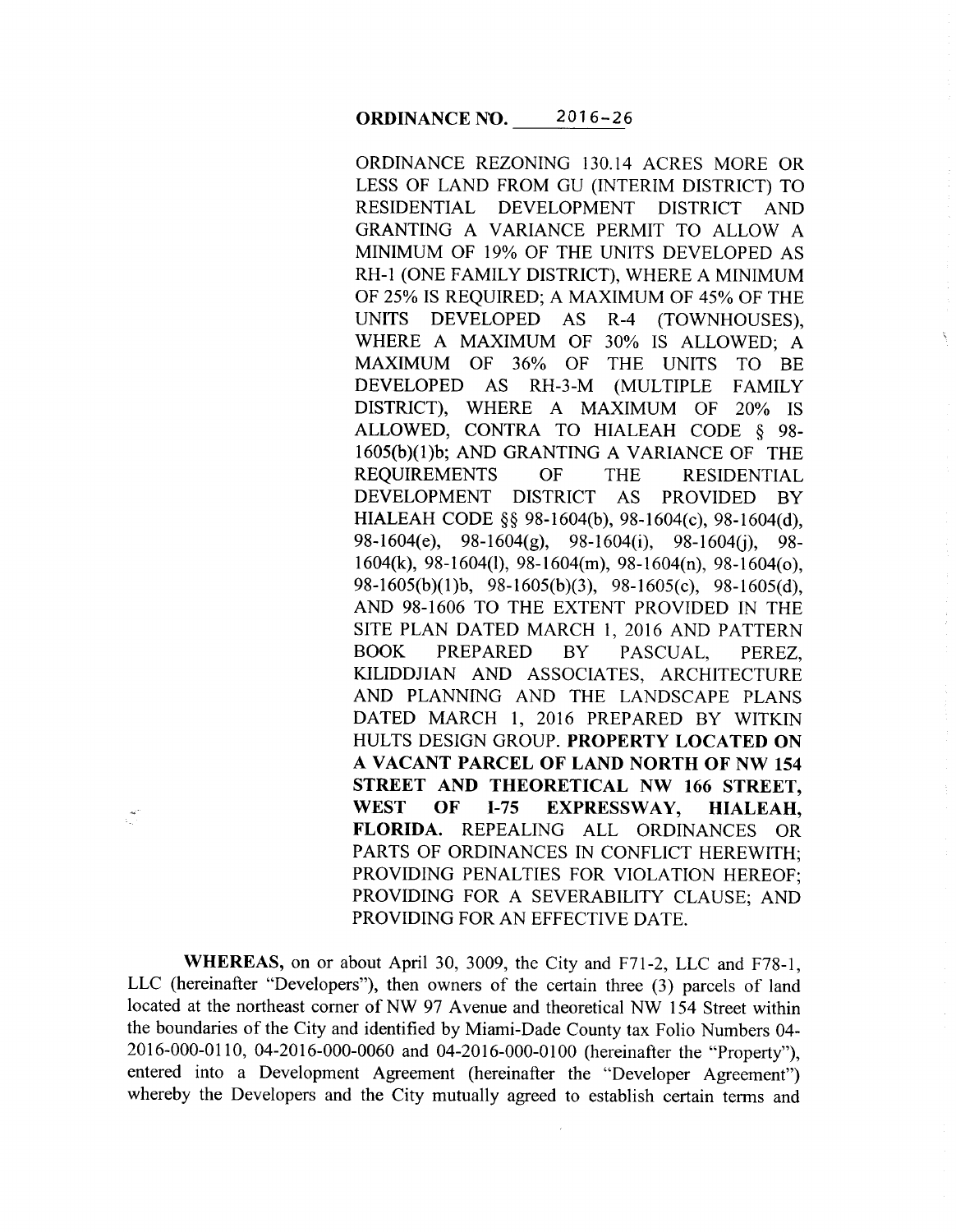conditions relating to the proposed development of the Property as well as identifying parameters for the future development of the Property;

**WHEREAS,** the City wishes to reaffirm the Developer Agreement;

**WHEREAS,** the City and the applicant mutually desire that the Property be developed within the parameters set forth by the Developer Agreement and this ordinance; and

**WHEREAS,** the Planning and Zoning Board at its meeting of April 13, 2016 recommended approval of this ordinance.

### NOW, THEREFORE, BE IT ORDAINED BY THE MAYOR AND THE CITY COUNCIL OF THE CITY OF HIALEAH, FLORIDA, THAT:

**Section 1:** The below-described property is hereby rezoned from GU (Interim District) to Residential Development District.

**Section 2:** The below-described property is hereby granted a variance permit to allow a minimum of 19% of the units developed as RH-1 (One Family District), where a minimum of 25% is required; a maximum of 45% of the units developed as R-4 (Townhouses), where a maximum of 30% is allowed; a maximum of 36% of the units to be developed as RH-3-M (Multiple Family District), where a maximum of 20% is allowed, contra to Hialeah Code  $\S$  98-1605(b)(1)b, which provides in pertinent part: "For development that is 50 acres or more, minimum 25 percent RH-1 zoned property, minimum 20 percent and maximum 30 percent R-4 zoned townhouses, maximum 20 percent R-3-M multiple family zoned property and maximum ten percent R-3-MM multiple family district (15 to 24 units per net acre) zoned property."

**Section 3:** The below-described property is hereby granted a variance of the requirements of the Residential Development District as provided by Hialeah Code §§ 98-1604(b), 98-1604(c), 98-1604(d), 98-1604(e), 98-1604(g), 98-1604(i), 98-1604(j), 98-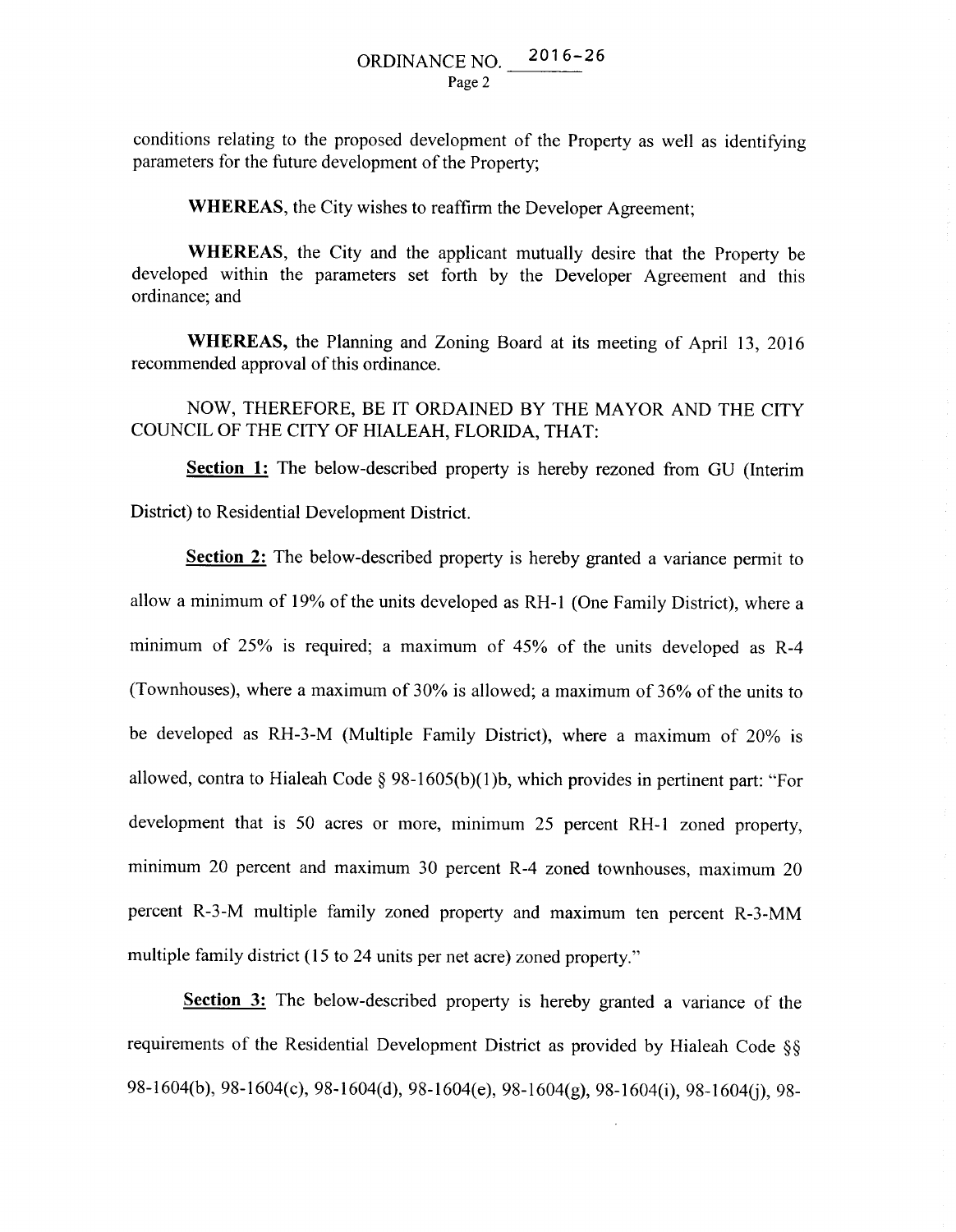## ORDINANCE NO. 2016-26 Page 3

1604(k), 98-1604(1), 98-1604(m), 98-1604(n), 98-1604( o ), 98-1605(b )( **1** )b, 98- 1605(b )(3 ), 98-1605( c), 98-1605( d), and 98-1606 to the extent provided in the site plan dated March 1, 2016 and pattern book prepared by Pascual, Perez, Kiliddjian and Associates, Architecture and Planning, and the Landscape Plans dated March 1, 2016 prepared by Witkin Hults Design Group. Property located on a vacant parcel of land North of NW 154 Street and theoretical NW 166 Street, West of I-75 Expressway, Hialeah, Florida and legally described as follows:

> THE E 114 OF THE S 1/2 OF THE NW 1/4, LESS THE EAST 471 FEET THEREOF; AND THE N 1/2OF THE SW 1/4, LESS THE WEST 50 FEET FOR RIGHT-OF-WAY; AND THE SOUTH 1/2 OF THE SW 1/4 LESS THE WEST 50 FEET FOR RIGHT-OF-WAY, IN SECTION 16, TOWNSHIP 52 SOUTH, RANGE 40 EAST. SAID LANDS LAYING, BEING AND SITUATED IN THE CITY OF HIALEAH, MIAMI-DADE COUNTY, FLORIDA.

#### **Section 4: Repeal of Ordinances in Conflict.**

All ordinances or parts of ordinances in conflict herewith are hereby repealed to the extent of such conflict.

**Section 5: Penalties.** Every person violating any provision of the Code or any ordinance, rule or regulation adopted or issued in pursuance thereof shall be assessed a civil penalty not to exceed \$500.00 within the discretion of the court or administrative tribunal having jurisdiction. Each act of violation and each day upon which any such violation shall occur shall constitute a separate offense. In addition to the penalty prescribed above, the city may pursue other remedies such as abatement of nuisance, injunctive relief, administrative adjudication and revocation of licenses or permits.